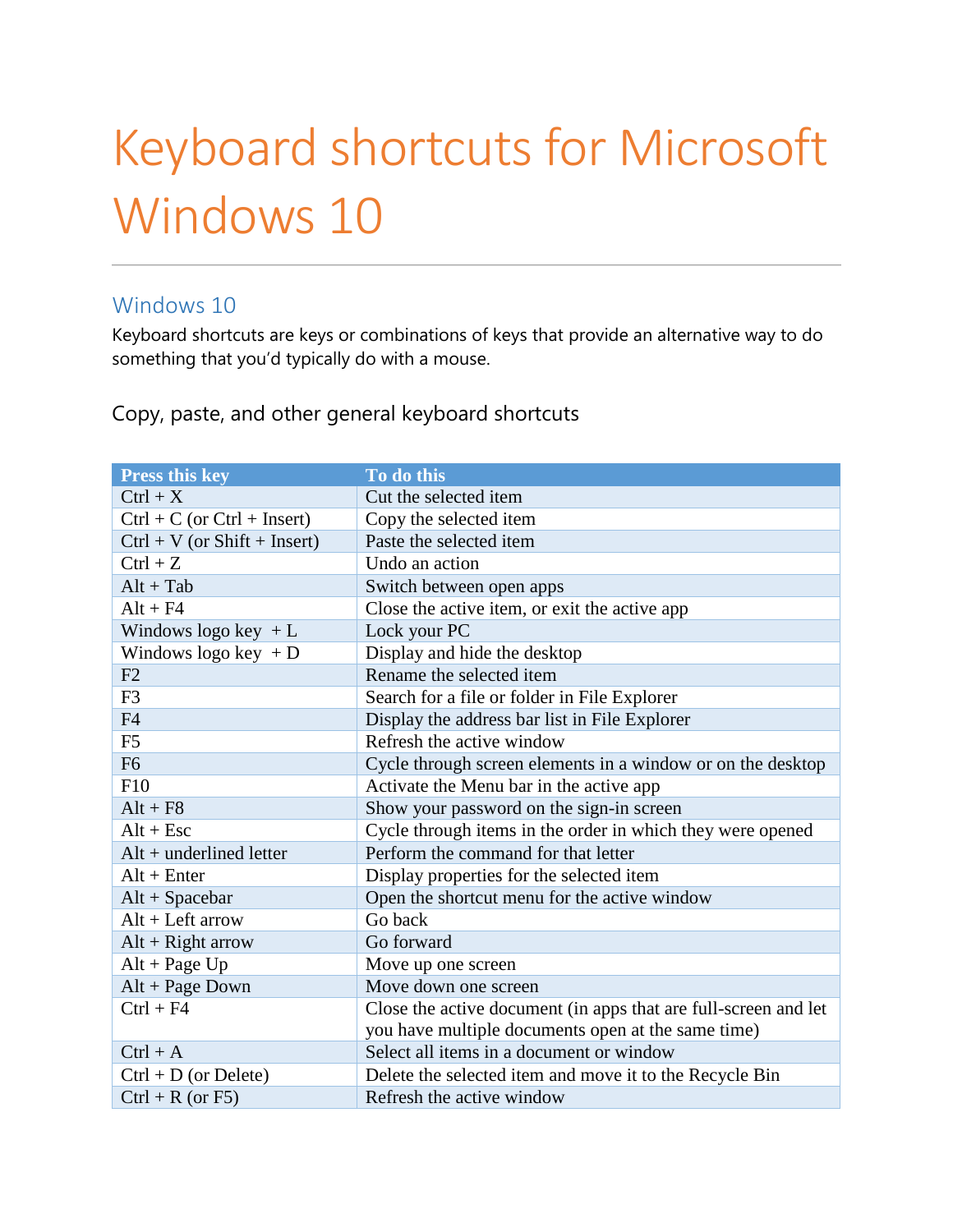| $Ctrl + Y$                       | Redo an action                                                                           |  |
|----------------------------------|------------------------------------------------------------------------------------------|--|
| $Ctrl + Right arrow$             | Move the cursor to the beginning of the next word                                        |  |
| $Ctrl + Left arrow$              | Move the cursor to the beginning of the previous word                                    |  |
| $Ctrl + Down arrow$              | Move the cursor to the beginning of the next paragraph                                   |  |
| $Ctrl + Up arrow$                | Move the cursor to the beginning of the previous paragraph                               |  |
| $Ctrl + Alt + Tab$               | Use the arrow keys to switch between all open apps                                       |  |
| $Ctrl + Alt + Shift + arrow$     | When a group or tile is in focus on the Start menu, move it in                           |  |
| keys                             | the direction specified                                                                  |  |
| $Ctrl + arrow key (to move to$   | Select multiple individual items in a window or on the                                   |  |
| an item) + Spacebar              | desktop                                                                                  |  |
| $Ctrl + Shift with an arrow key$ | Select a block of text                                                                   |  |
| $Ctrl + Esc$                     | <b>Open Start</b>                                                                        |  |
| $Ctrl + Shift + Esc$             | <b>Open Task Manager</b>                                                                 |  |
| $Ctrl + Shift$                   | Switch the keyboard layout when multiple keyboard layouts<br>are available               |  |
| $Ctrl + Spacebar$                | Turn the Chinese input method editor (IME) on or off                                     |  |
| $Shift + F10$                    | Display the shortcut menu for the selected item                                          |  |
| Shift with any arrow key         | Select more than one item in a window or on the desktop, or<br>select text in a document |  |
| $Shift + Delete$                 | Delete the selected item without moving it to the Recycle Bin<br>first                   |  |
| Right arrow                      | Open the next menu to the right, or open a submenu                                       |  |
| Left arrow                       | Open the next menu to the left, or close a submenu                                       |  |
| Esc                              | Stop or leave the current task                                                           |  |

#### Windows logo key keyboard shortcuts

| <b>Press this key</b>               | To do this                                                                                                                                                                                                                                                                                                                                                                                                                                                                                          |  |
|-------------------------------------|-----------------------------------------------------------------------------------------------------------------------------------------------------------------------------------------------------------------------------------------------------------------------------------------------------------------------------------------------------------------------------------------------------------------------------------------------------------------------------------------------------|--|
| Windows logo key                    | Open or close Start                                                                                                                                                                                                                                                                                                                                                                                                                                                                                 |  |
| Windows logo key $+A$               | Open Action center                                                                                                                                                                                                                                                                                                                                                                                                                                                                                  |  |
| Windows logo key $+ B$              | Set focus in the notification area                                                                                                                                                                                                                                                                                                                                                                                                                                                                  |  |
| Windows logo key $+C$               | Open Cortana in listening mode<br><b>Notes</b><br>This shortcut is turned off by default. To turn it on,<br>open Cortana from the search box on the taskbar, then<br>select Settings . Turn on the toggle under Let Cortana listen<br>for my commands when I press the Windows logo key $+C$ .<br>Cortana is available only in certain countries/regions, and some<br>Cortana features might not be available everywhere. If Cortana<br>isn't available or is turned off, you can still use search. |  |
|                                     |                                                                                                                                                                                                                                                                                                                                                                                                                                                                                                     |  |
| Windows logo key $+$ Shift<br>$+ C$ | Open the charms menu                                                                                                                                                                                                                                                                                                                                                                                                                                                                                |  |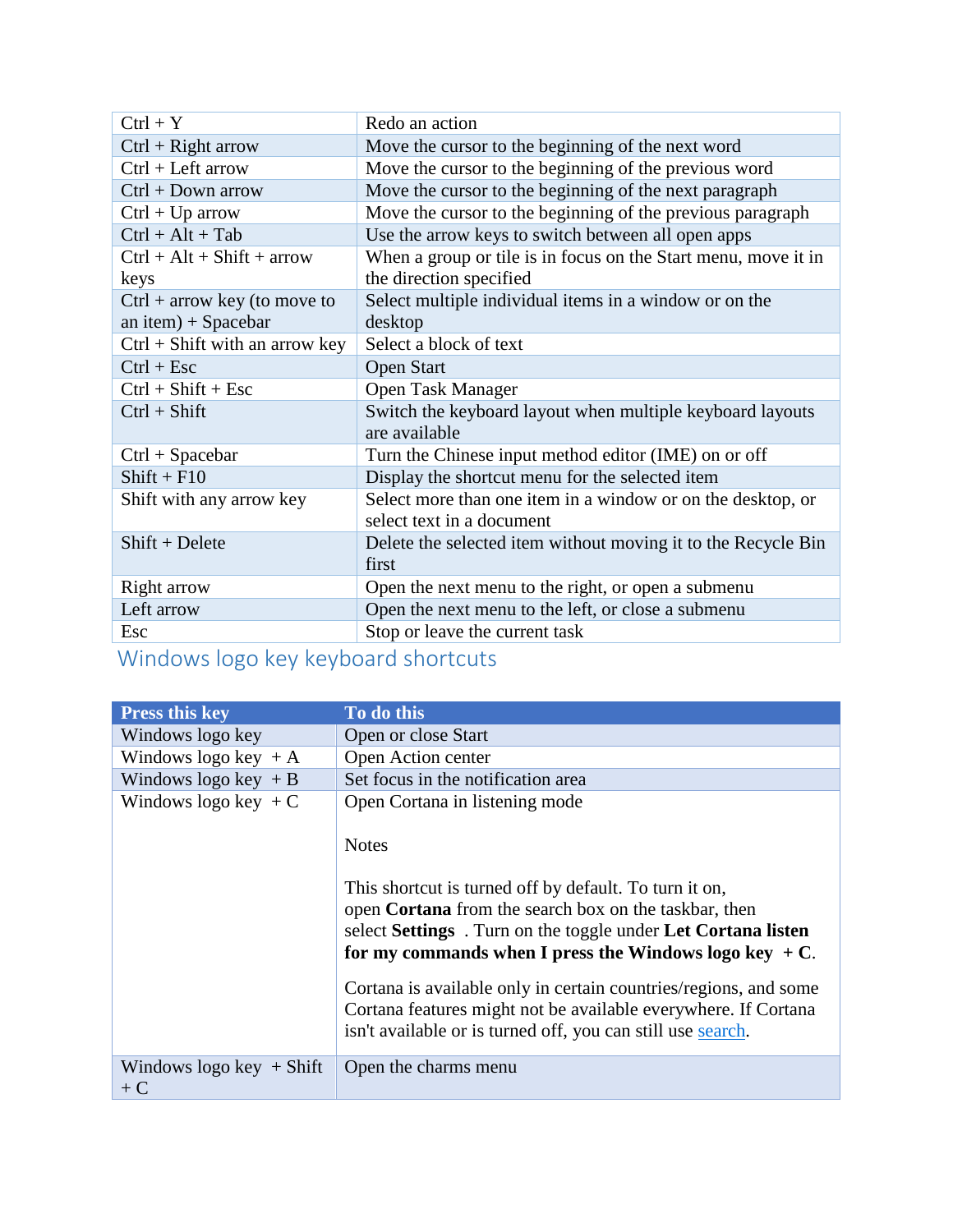| Windows logo key $+D$        | Display and hide the desktop                                      |  |
|------------------------------|-------------------------------------------------------------------|--|
| Windows logo key + Alt +     | Display and hide the date and time on the desktop                 |  |
| D                            |                                                                   |  |
| Windows logo key $+E$        | Open File Explorer                                                |  |
| Windows logo key $+ F$       | Open Feedback Hub                                                 |  |
| Windows logo key $+G$        | Open Game bar when a game is open                                 |  |
| Windows logo key $+I$        | <b>Open Settings</b>                                              |  |
| Windows logo key $+J$        | Set focus to a Windows tip when one is available.                 |  |
|                              |                                                                   |  |
|                              | When a Windows tip appears, bring focus to the Tip. Pressing      |  |
|                              | the keyboard shortcuts again to bring focus to the element on the |  |
|                              | screen to which the Windows tip is anchored.                      |  |
| Windows logo key $+K$        | Open the Connect quick action                                     |  |
| Windows logo key $+L$        | Lock your PC or switch accounts                                   |  |
| Windows logo key $+M$        | Minimize all windows                                              |  |
| Windows logo key $+O$        | Lock device orientation                                           |  |
| Windows logo key $+P$        | Choose a presentation display mode                                |  |
| Windows logo key $+R$        | Open the Run dialog box                                           |  |
| Windows logo key $+ S$       | Open search                                                       |  |
| Windows logo key $+T$        | Cycle through apps on the taskbar                                 |  |
| Windows logo key $+U$        | Open Ease of Access Center                                        |  |
| Windows logo key $+V$        | Cycle through notifications                                       |  |
| Windows logo key $+$ Shift   | Cycle through notifications in reverse order                      |  |
| $+$ ${\rm V}$                |                                                                   |  |
| Windows logo key $+X$        | Open the Quick Link menu                                          |  |
| Windows logo key $+Z$        | Show the commands available in an app in full-screen mode         |  |
| Windows logo key +           | Temporarily peek at the desktop                                   |  |
| comma (,)                    |                                                                   |  |
| Windows logo key +           | Display the System Properties dialog box                          |  |
| Pause                        |                                                                   |  |
| Windows logo key $+$ Ctrl    | Search for PCs (if you're on a network)                           |  |
| $+ F$                        |                                                                   |  |
| Windows logo key $+$ Shift   | Restore minimized windows on the desktop                          |  |
| $+M$                         |                                                                   |  |
| Windows logo key $+$         | Open the desktop and start the app pinned to the taskbar in the   |  |
| number                       | position indicated by the number. If the app is already running,  |  |
|                              | switch to that app.                                               |  |
| Windows logo key $+$ Shift   | Open the desktop and start a new instance of the app pinned to    |  |
| $+$ number                   | the taskbar in the position indicated by the number               |  |
| Windows logo key $+$ Ctrl    | Open the desktop and switch to the last active window of the app  |  |
| $+$ number                   | pinned to the taskbar in the position indicated by the number     |  |
| Windows logo key $+$ Alt $+$ | Open the desktop and open the Jump List for the app pinned to     |  |
| number                       | the taskbar in the position indicated by the number               |  |
| Windows logo key $+$ Ctrl    | Open the desktop and open a new instance of the app located at    |  |
| $+$ Shift $+$ number         | the given position on the taskbar as an administrator             |  |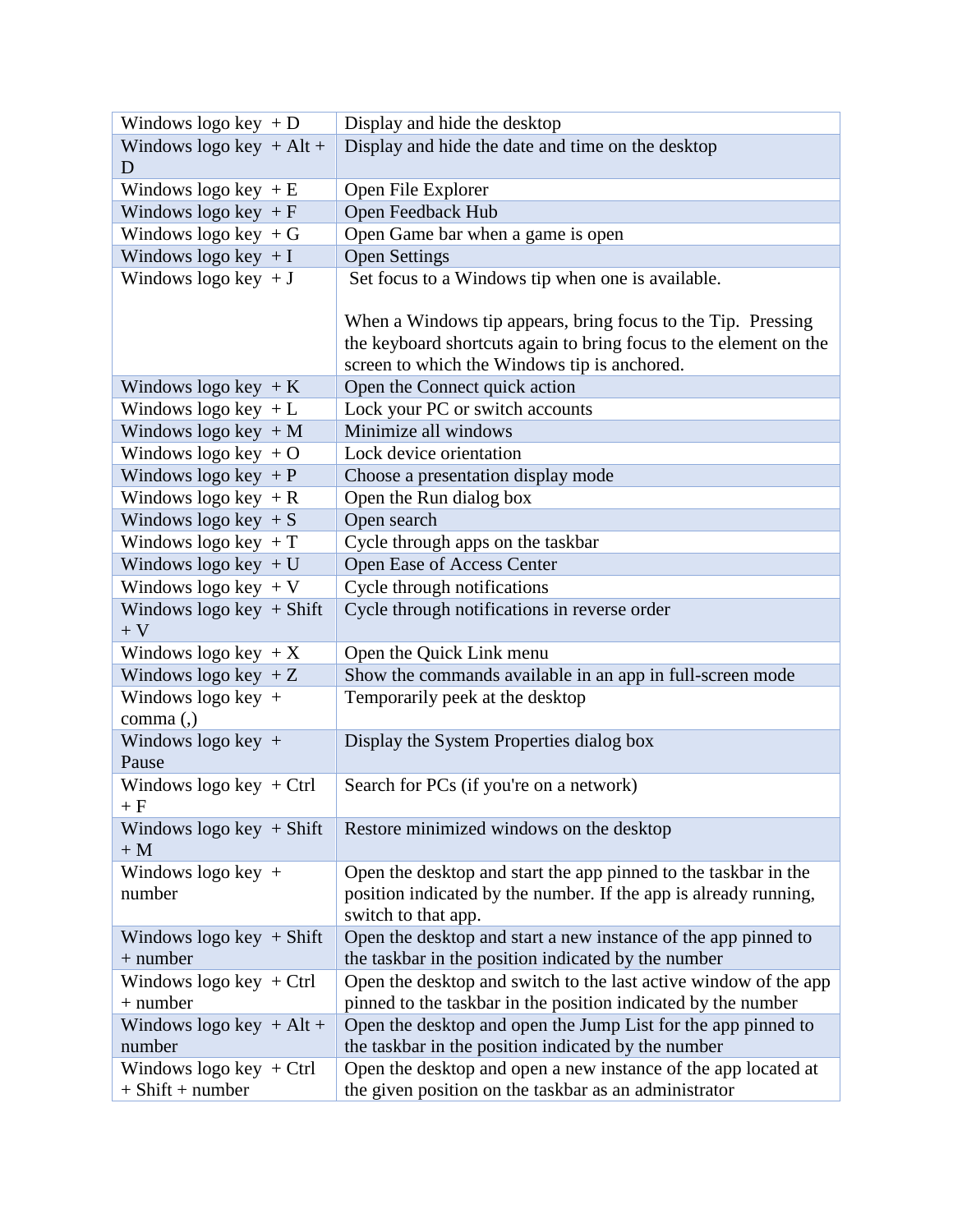| Windows logo key $+$ Tab      | Open Task view                                                 |
|-------------------------------|----------------------------------------------------------------|
| Windows logo key $+Up$        | Maximize the window                                            |
| arrow                         |                                                                |
| Windows logo key +            | Remove current app from screen or minimize the desktop         |
| Down arrow                    | window                                                         |
| Windows logo key $+$ Left     | Maximize the app or desktop window to the left side of the     |
| arrow                         | screen                                                         |
| Windows logo key $+$          | Maximize the app or desktop window to the right side of the    |
| <b>Right arrow</b>            | screen                                                         |
| Windows logo key $+$          | Minimize all except the active desktop window (restores all    |
| Home                          | windows on second stroke)                                      |
| Windows $logo key + Shift$    | Stretch the desktop window to the top and bottom of the screen |
| $+$ Up arrow                  |                                                                |
| Windows $logo key + Shift$    | Restore/minimize active desktop windows vertically,            |
| + Down arrow                  | maintaining width                                              |
| Windows $logo key + Shift$    | Move an app or window in the desktop from one monitor to       |
| + Left arrow or Right         | another                                                        |
| arrow                         |                                                                |
| Windows logo key $+$          | Switch input language and keyboard layout                      |
| Spacebar                      |                                                                |
| Windows logo key $+$ Ctrl     | Change to a previously selected input                          |
| $+$ Spacebar                  |                                                                |
| Windows $logo key + Ctrl$     | <b>Open Narrator</b>                                           |
| $+$ Enter                     |                                                                |
| Windows logo key $+$          | Begin IME reconversion                                         |
| forward slash $\left(\right)$ |                                                                |
| Windows logo key $+$ plus     | Zoom in or out using Magnifier                                 |
| $(+)$ or minus $(-)$          |                                                                |
| Windows logo key $+$ Esc      | Exit Magnifier                                                 |

## Command Prompt keyboard shortcuts

| <b>Press this key</b>             | To do this                                     |
|-----------------------------------|------------------------------------------------|
| $Ctrl + C$ (or $Ctrl + Insert)$ ) | Copy the selected text                         |
| $Ctrl + V (or Shift + Insert)$    | Paste the selected text                        |
| $Ctrl + M$                        | Enter Mark mode                                |
| $Alt + selection key$             | Begin selection in block mode                  |
| Arrow keys                        | Move the cursor in the direction specified     |
| Page up                           | Move the cursor by one page up                 |
| Page down                         | Move the cursor by one page down               |
| $Ctrl + Home (Mark mode)$         | Move the cursor to the beginning of the buffer |
| $Ctrl + End (Mark mode)$          | Move the cursor to the end of the buffer       |
| $Ctrl + Up arrow$                 | Move up one line in the output history         |
| $Ctrl + Down arrow$               | Move down one line in the output history       |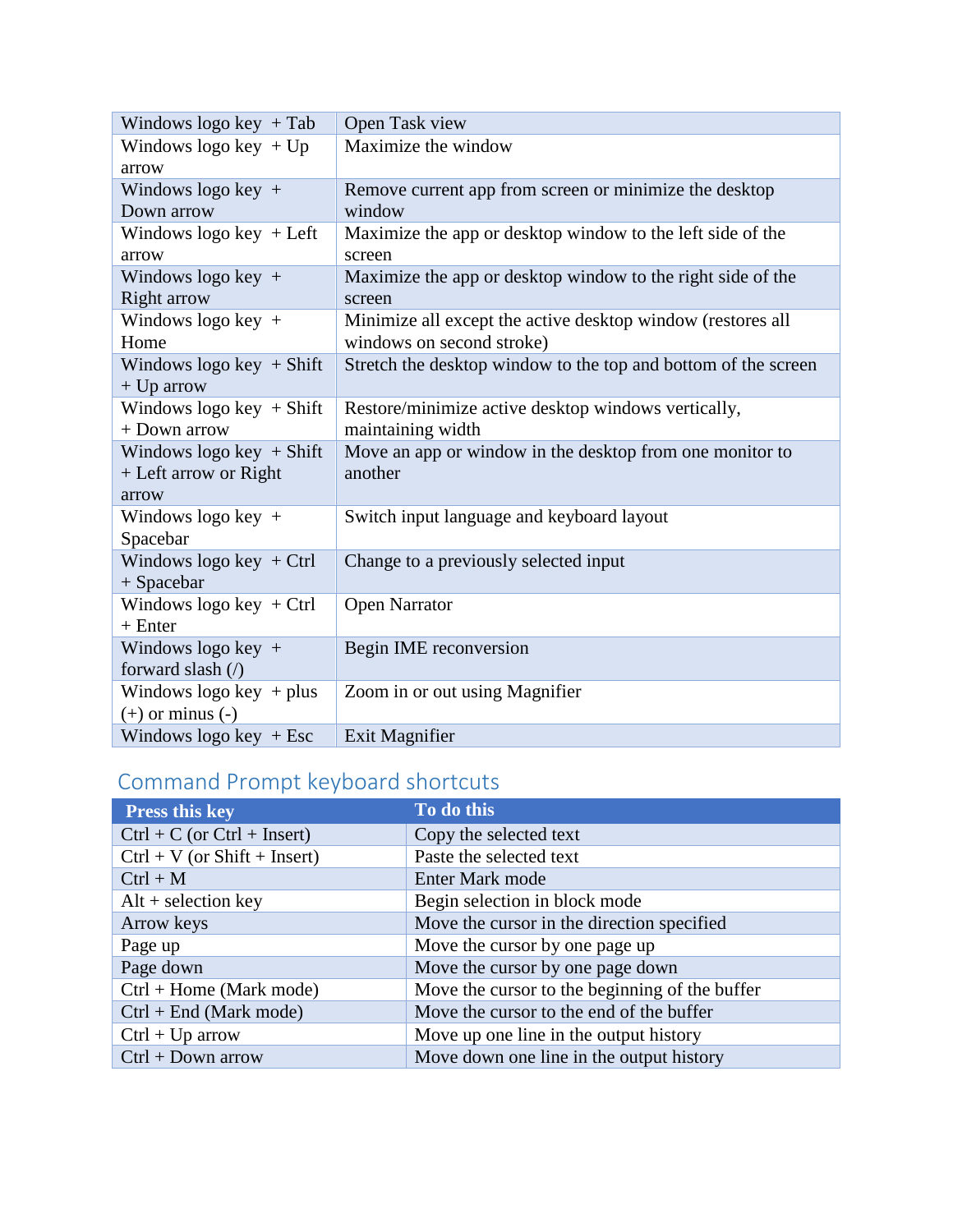| $Ctrl + Home$ (History navigation) | If the command line is empty, move the viewport to the<br>top of the buffer. Otherwise, delete all the characters to<br>the left of the cursor in the command line. |
|------------------------------------|---------------------------------------------------------------------------------------------------------------------------------------------------------------------|
| $Ctrl + End (History navigation)$  | If the command line is empty, move the viewport to the<br>command line. Otherwise, delete all the characters to<br>the right of the cursor in the command line.     |

### Dialog box keyboard shortcuts

| <b>Press this key</b>     | To do this                                                           |
|---------------------------|----------------------------------------------------------------------|
| F4                        | Display the items in the active list                                 |
| $Ctrl + Tab$              | Move forward through tabs                                            |
| $Ctrl + Shift + Tab$      | Move back through tabs                                               |
| $Ctrl + number (number)$  | Move to nth tab                                                      |
| $1 - 9$                   |                                                                      |
| Tab                       | Move forward through options                                         |
| $Shift + Tab$             | Move back through options                                            |
| $Alt + underlined letter$ | Perform the command (or select the option) that is used with that    |
|                           | letter                                                               |
| Spacebar                  | Select or clear the check box if the active option is a check box    |
| Backspace                 | Open a folder one level up if a folder is selected in the Save As or |
|                           | Open dialog box                                                      |
| Arrow keys                | Select a button if the active option is a group of option buttons    |

## File Explorer keyboard shortcuts

| <b>Press this key</b>          | To do this                                              |
|--------------------------------|---------------------------------------------------------|
| $Alt + D$                      | Select the address bar                                  |
| $Ctrl + E$                     | Select the search box                                   |
| $Ctrl + F$                     | Select the search box                                   |
| $Ctrl + N$                     | Open a new window                                       |
| $Ctrl + W$                     | Close the active window                                 |
| $Ctrl + mouse scroll$<br>wheel | Change the size and appearance of file and folder icons |
| $Ctrl + Shift + E$             | Display all folders above the selected folder           |
| $Ctrl + Shift + N$             | Create a new folder                                     |
| Num Lock $+$ asterisk<br>$(*)$ | Display all subfolders under the selected folder        |
| Num Lock + plus $(+)$          | Display the contents of the selected folder             |
| Num Lock $+$ minus<br>$(-)$    | Collapse the selected folder                            |
| $Alt + P$                      | Display the preview panel                               |
| $Alt + Enter$                  | Open the Properties dialog box for the selected item    |
| $Alt + Right arrow$            | View the next folder                                    |
| $Alt + Up arrow$               | View the folder that the folder was in                  |
| $Alt + Left arrow$             | View the previous folder                                |